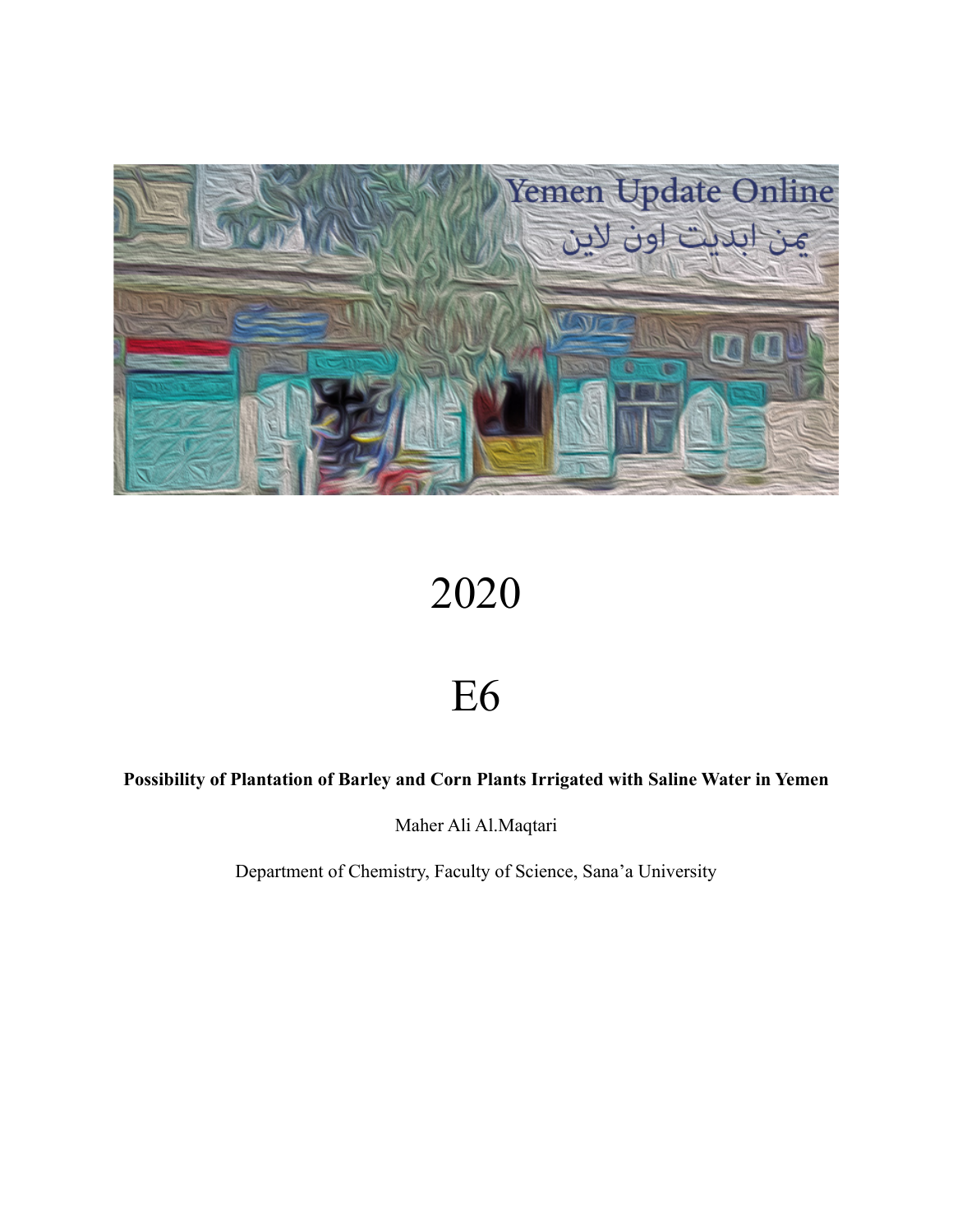# **Possibility of Plantation of barley and corn plants Irrigated with Saline Water in Yemen**

Maher Ali Al.Maqtari

Department of Chemistry, Faculty of Science, Sana'a University

**Corresponding Author:** Maher A. Al-Maqtari **Email**:

al.maqtarimaher@yahoo.com



**Corn and Barley seeds**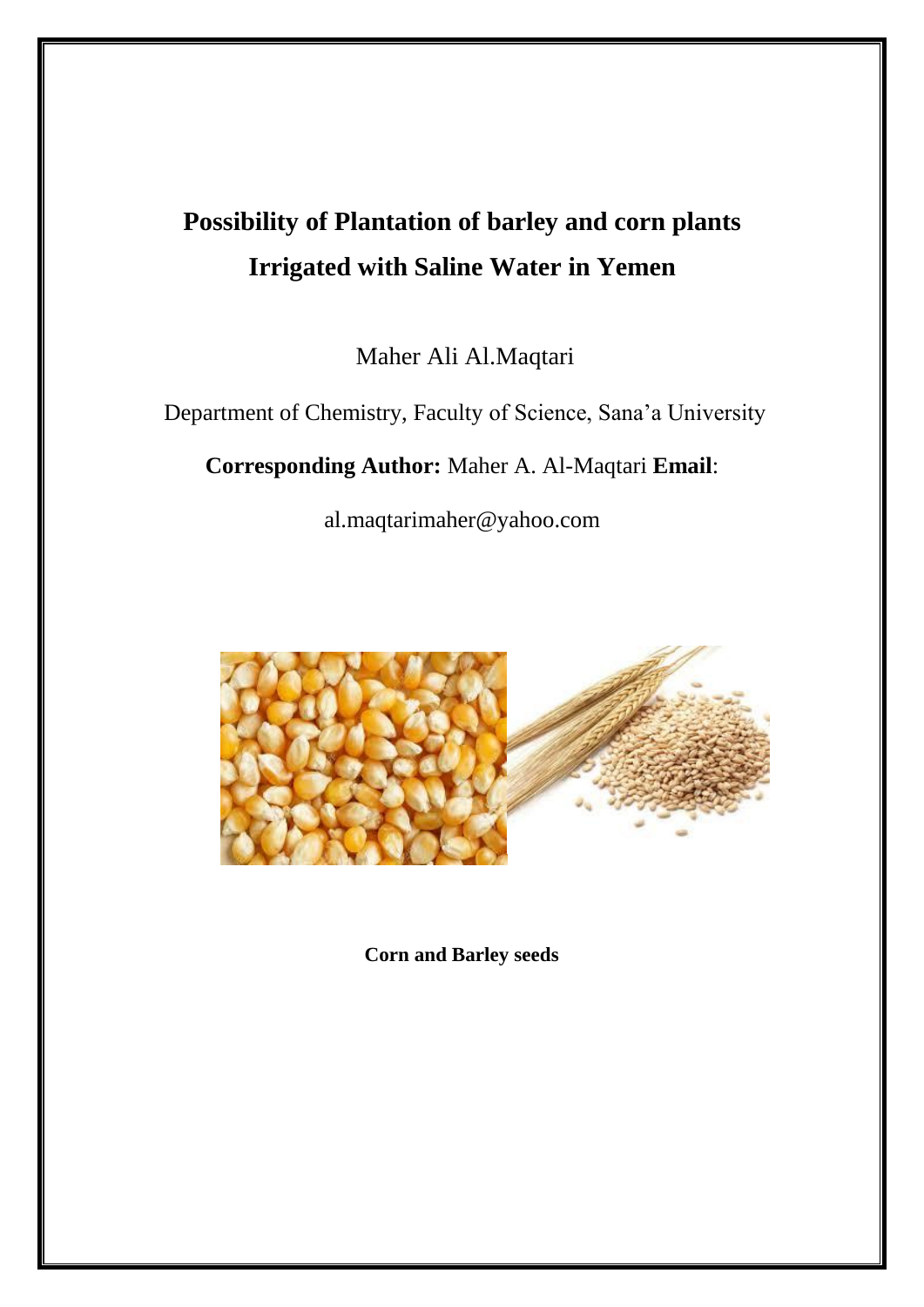## **Possibility of Plantation of barley and corn plants Irrigated with Saline Water in Yemen**

Maher Ali Al.Maqtari Department of Chemistry, Faculty of Science, Sana'a University **Corresponding Author:** Maher A. Al-Maqtari **Email**: al.maqtarimaher@yahoo.com

#### **Abstract:**

The current study investigated the response of barley and corn to foliar application the plants with proline, potassium nitrate fertilization and leaching fraction application, on both the growth and chemical composition of **corn and barley plants** and the salt accumulation in soil. The treatments included irrigation waters of different salinity (3.36, 5.88 or 7.95 dS/m), three rates of KNO<sub>3</sub> (zero, 4 and 8 g/pot) fertilizer and foliar application with three rates of proline (0, 100 and 200 mg/L). The first experiment was irrigated with leaching fraction and the second without leaching fraction. The effect of these parameters on salt accumulation in soil was discussed. The obtained results showed that the dry weight of shoots of corn and barley were decreased as salinity of irrigation water increased. High salinity of water increased the shoot contents of Na<sup>+,</sup> Cl<sup>-</sup>, proline and decreased NO<sup>-</sup><sub>3</sub> contents with or without leaching fraction, but the values without leaching fraction were higher than those of without leaching fraction. In addition, increasing the salinity of irrigation water decreased K content in shoot, which was higher with leaching than without leaching. On the other hand,  $KNO<sub>3</sub>$  fertilization or proline spraying decreased Na<sup>+</sup>, Cl contents and increased  $K^+$  or NO<sub>3</sub> contents in plant shoot of both crops and their values without leaching were higher than with leaching. The EC values of soil were increased with both increasing salinity of irrigation water and  $KNO<sub>3</sub>$  fertilization. The decreased plant growth due to water salinity were partially offset by  $KNO<sub>3</sub>$  fertilization, proline spraying and leaching fraction application. In addition,  $KNO<sub>3</sub>$  fertilization was more effective than proline for reducing the adverse effect of water salinity.

**Keywords:** Seawater, saline water, irrigation, salinity, proline, potassium nitrate fertilization. Soil, fertilizers application.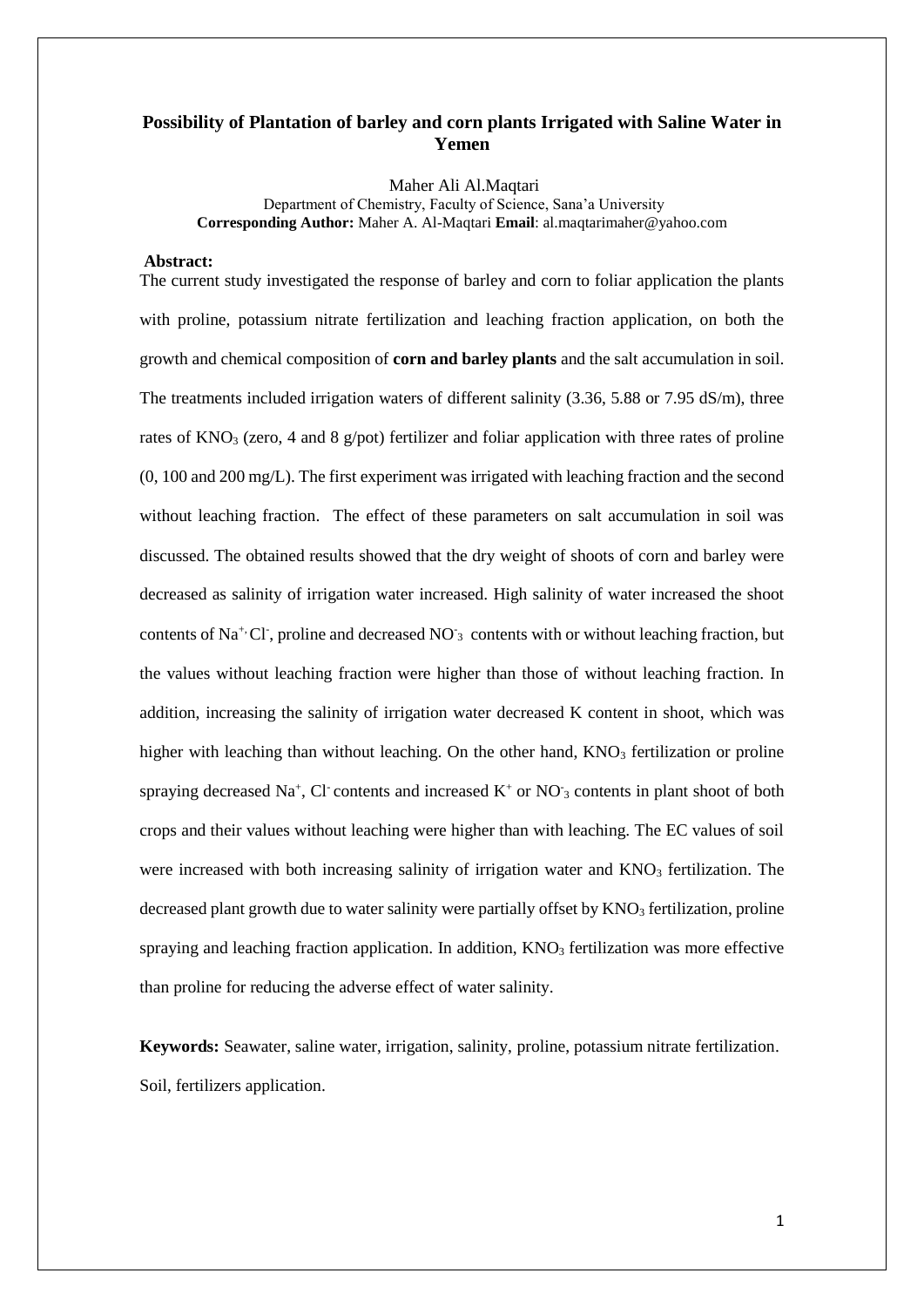#### **Introduction:**

Yemen is located in the South East of the Arabian Peninsula. It lies between 120° and 17°N Latitude and 43° and 56°E Longitude. The country has rugged surface features composed of mountains, hills, plateaus, plains, valleys and gorges. The varied topographic features and the variable climatic conditions of the country are among the major factors that resulted in diversified crop genetic resources in particular and vegetation and flora types in general. Nearly two decades ago, many internationally known scientists and plant collectors has recognized Yemen as one of the important regions of Asia in particular and world-wise in general. The utilization of various sources of water is necessary in Yemen due to increasing population and the consequent need of agricultural expansion. The main problem to be considered in using the different sources of water is the salinity hazards. Soil salinity is being progressively exacerbated by agronomic practices such as irrigation and fertilization, especially in arid regions. The effect of salinity on plant growth may be more related to the  $Na^+/K^+$  ratio of the plant tissue than to absolute  $Na^+$  concentrations. Thus the cultivars which have an ability to minimize this ratio may be more salt tolerant than those with lower  $K^+$  concentration [1,2]. Soil salinity and solidity are global problems that are common in different part of the world. It affects more than 10 percent of arable land especially in West and South Asia and North Africa. **[**3**]** reported that salinization is fast growing on a global scale, decreasing average yield for most important crops by more than 50 %. Currently, saline soils occur in at least 100 countries [4], in total covering 932.2 Mha [5], with hotspots in Pakistan, China, United States, India, Argentina, Sudan, and many countries in Central and Western Asia [6,7], as well as in the Mediterranean coastline [8]. Salinity is a severe problem, which not only reduces the agricultural potential, but also creates serious effects on livelihood of farmers [9]. Several physical, chemical and biological soil management measures help to facilitate the safe use of saline water in crop production. The benefits anticipated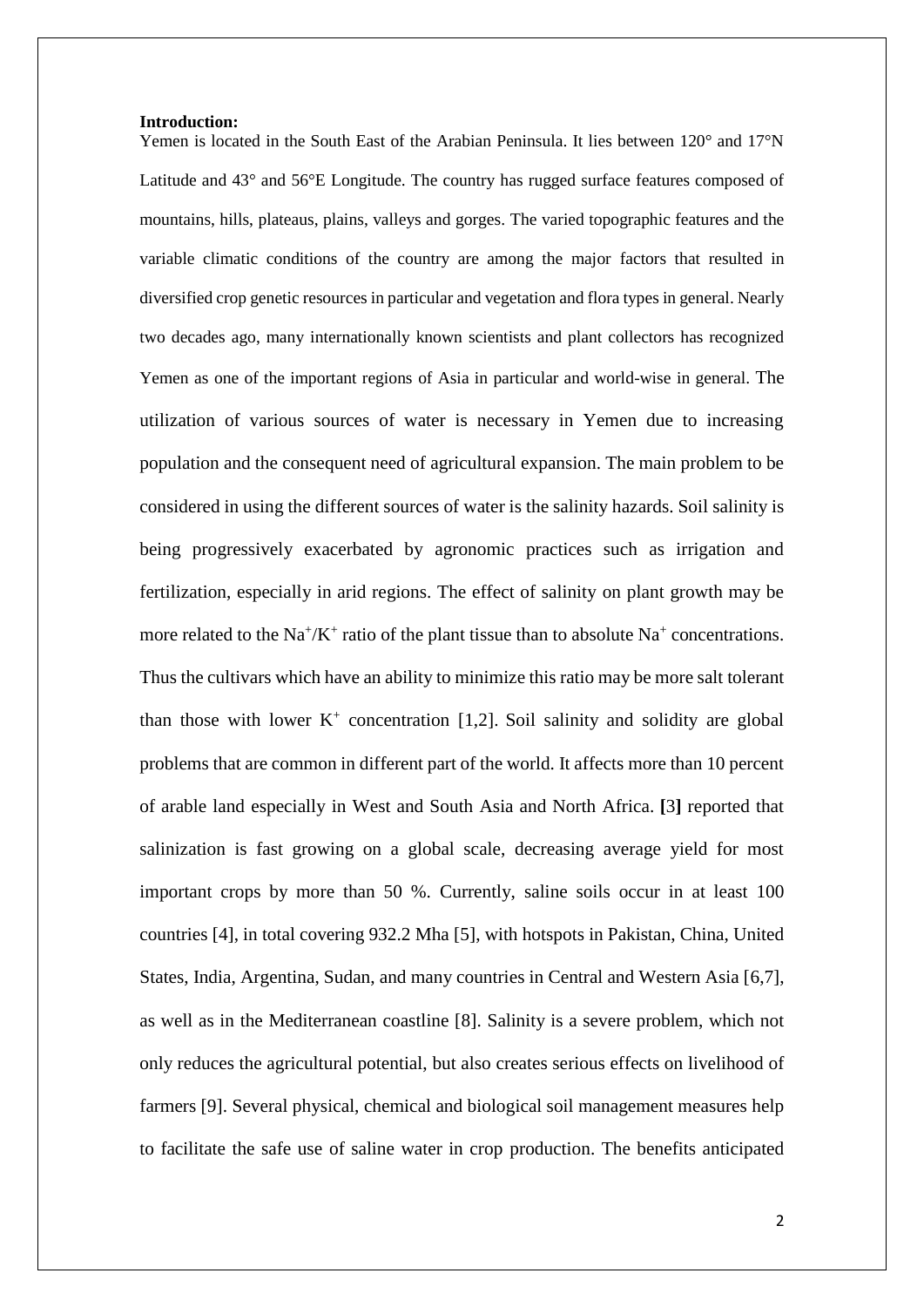from soil management practices to facilitate the safe use of saline water for irrigation will not be realized unless adequate supply of plant nutrients as fertilizers. Saline water irrigation containing phosphorus and potassium is essential for optimum crop productivity. Therefore, investigating the fertilizer management to maximize crop production under existing salinity is of greater importance. Application of K improved growth and yield under water stress possibly by regulating photosynthesis [10]. Proline accumulation has been shown to be fast, and is thought to function in salt stress adaptation [11], through protection of plant tissue against osmotic stress and/or acting as enzyme protector [12, 13].

The objective of the present study was to determine the possibility of compensating the negative effect of irrigation water salinity by foliar application the plants with proline, potassium nitrate fertilization and leaching fraction application, on both the growth and chemical composition of corn and barley plants and the salt accumulation in soil. This project will focus on information, education and demonstrations of proper management of saline areas during the project period. Result in the improvement, protection, and management of saline soil areas in Yemen .Barley plant is considered one of the most important cereal crops in Yemen. It is actually quite an important and considered as a moderate salt tolerant plant crop in arid regions, poor and saline soils [14, 15]. The project area will include the saline soil areas in Yemen. The objective of this study is to investigating the possibility of plantation of barley and corn plants in salinity soil area without and with foliar applications irrigated with seawater in the Republic of Yemen.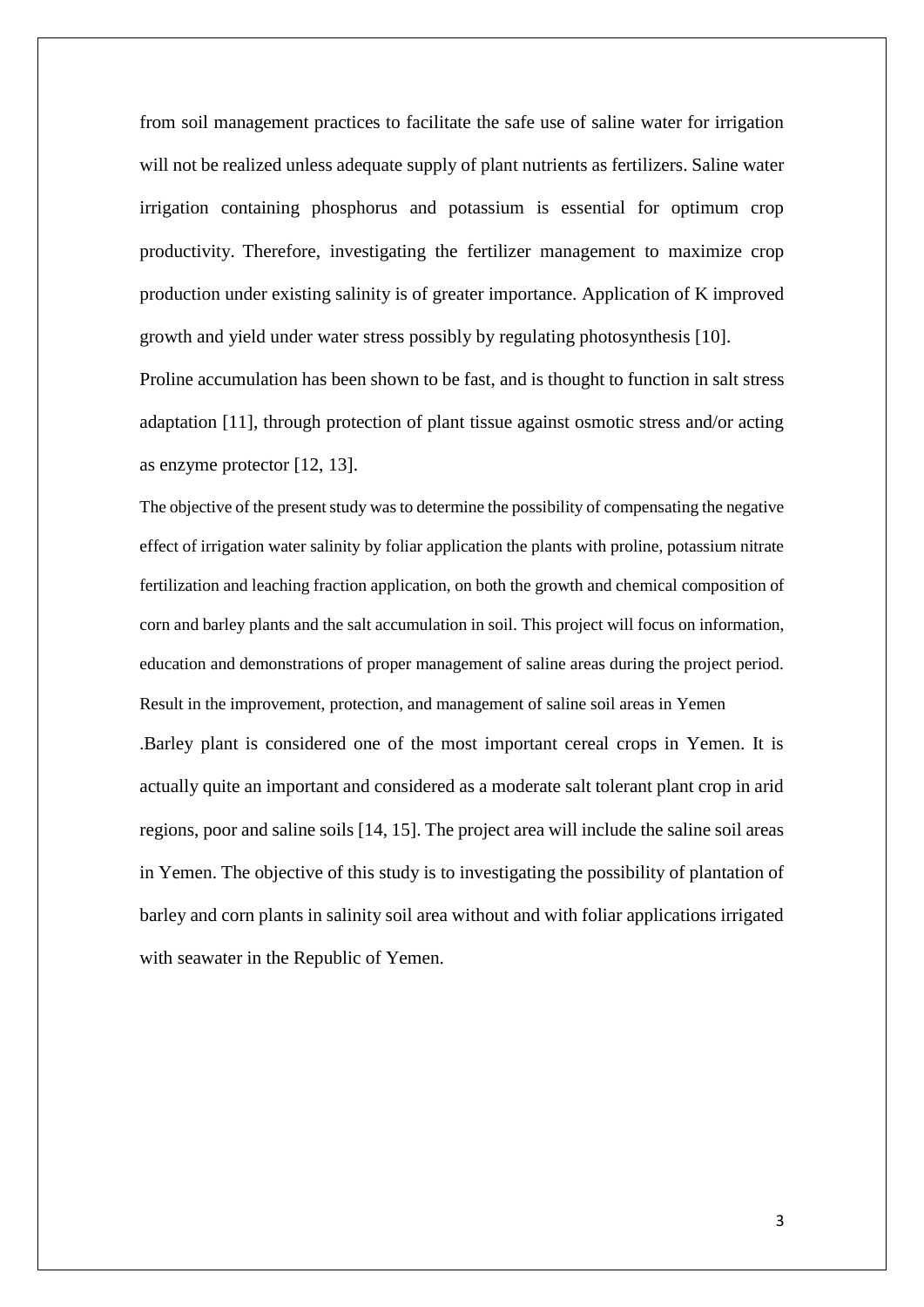

**Fig. 1. Corn and Barley seeds**

# **Material and Methods: Collection of Samples**

Seeds of both barley and corn seeds were kindly provide by Yemen Ministry of Agriculture. Four kilograms of saline soil ( without foliar application and with foliar application ), Passed through a 2 mm, packed in plastic pots with a height 35 cm and diameter 15 cm with a hole in its bottom for drainage.

#### **Experimental Layout and Measurements**

The soil in each pot is irrigating with sea water before planting the seeds of corn and barley to achieve suitable seeding medium The plant shoots were collected after 60 days from planting, washed with tap water then by distilled water, dried in an oven at  $65^{\circ}$  C for 48 hours and the dry weights were recorded. Sub-samples of plants were ground using stainless steel mill. The oven dried plant material was wet digested and the concentrations of Na, K were determined [16]. In addition, the concentrations of Cl and  $NO<sup>3</sup>$  were determined according to the methods outlined by [16] and by [17]. The proline content in plant leaves was determined according to the method of [18]. After plant harvest, soil samples were collected from each pot and their salinity were determined [19].

#### **Results and Discussion**

The main chemicals and physical characteristics of the soil was determined according to the methods outlined by [19] and the obtained data are presented in Table 1.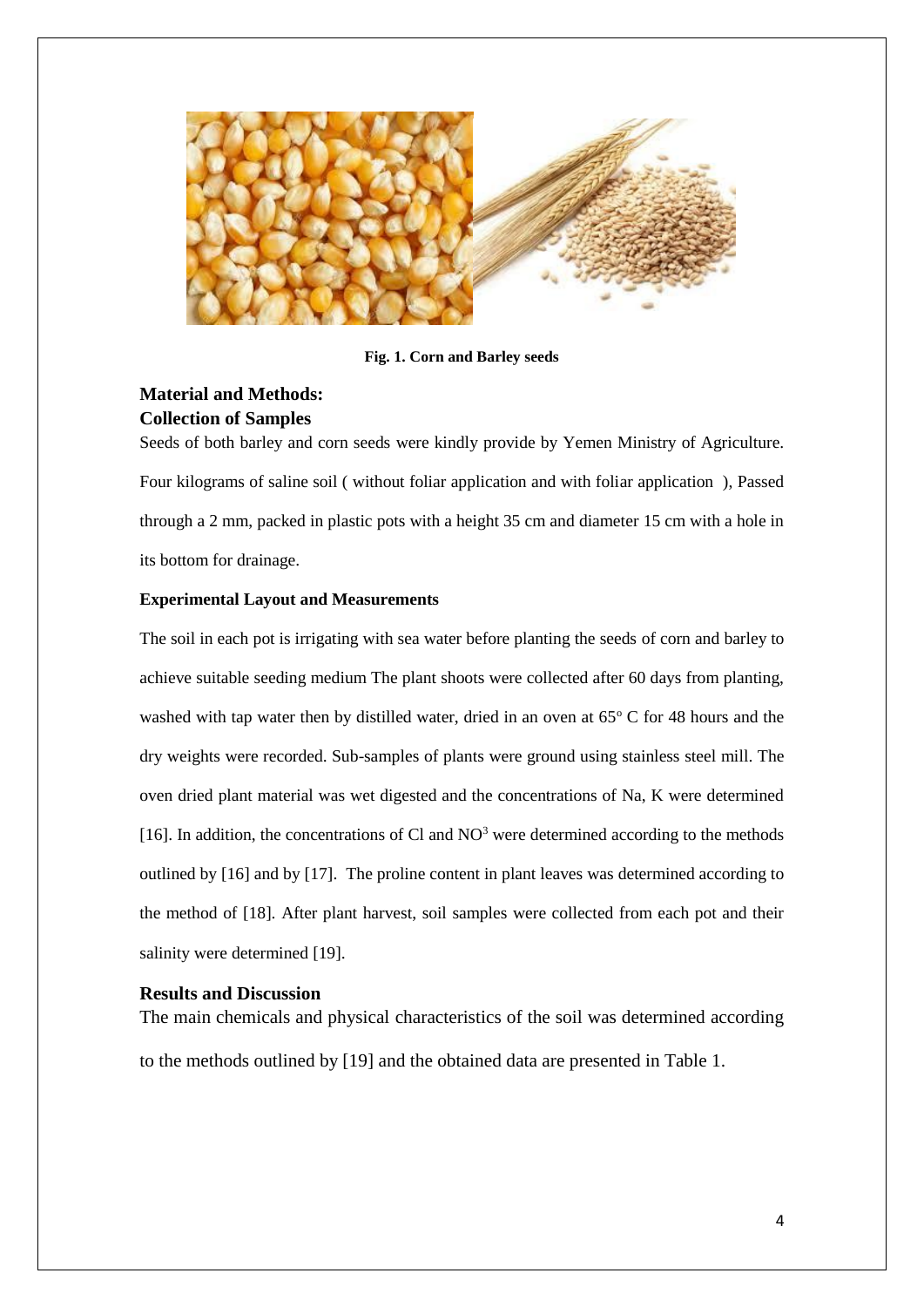| Soil properties    | <b>Value</b> | Soil properties                   | Value           |
|--------------------|--------------|-----------------------------------|-----------------|
| pH                 | 8.31         | <b>Particle size distribution</b> |                 |
| $EC**$ (dS/m)      | 2.55         | Sand $(\%)$                       | 64.1            |
| Total CaCO3 (%)    | 31           | $Silt(\%)$                        | 15.5            |
| $O.C.$ $%$         | 0.32         | Clay $(\%)$                       | 21.2            |
| Field capacity (%) | 17.0         | Soil texture                      | Sandy Clay Loam |

**Table 1. The main chemical and physical characteristics of the used soil.**

The first one (S1) was with seawater of 3.36 dS/m and the other two (S2, and S3) were of 5.88 and 7.95 dS/m respectively. The main chemical compositions of seawater are given in Table 2.

| Water quality  | pH   | $EC_w dS/m$ |        | Cations, meq/ $L$ |       | Anions, meq/L |       |                   |                  |
|----------------|------|-------------|--------|-------------------|-------|---------------|-------|-------------------|------------------|
|                |      |             | $Ca+2$ | $Mg+2$            | $Na+$ | $K+$          | $Cl-$ | SO <sup>2</sup> 4 | HCO <sub>3</sub> |
|                |      |             |        |                   |       |               |       |                   |                  |
| S <sub>1</sub> | 7.94 | 3.36        | 2.09   | 4.52              | 22.89 | 0.39          | 26.12 | 6.09              | 12.58            |
|                |      |             |        |                   |       |               |       |                   |                  |
| S <sub>2</sub> | 7.84 | 5.88        | 4.44   | 8.34              | 39.11 | 0.73          | 44.42 | 11.22             | 0.31             |
| S <sub>3</sub> | 7.72 | 7.95        | 6.87   | 11.8              | 51.99 | 0.84          | 56.99 | 16.75             | 0.43             |

**Table 2. Chemical composition of the irrigation waters.**

In this study, two experiments were carried out. The first one included leaching fraction application. The desired leaching fraction was added to the amount of water required to keep the soil moisture content at field capacity. The second experiment was carried out without applying the leaching fraction.

Table 3 showed that the corn and barley shoots of plant dry weight was markedly decreased from 6.31 and 6.22 g/pot with water salinity of 3.36 and 5.88 dS/m to 4.82 and 4.77 g/pot, respectively.. However, with increasing water salinity to 7.95 dS/m, there were significant decreases of plants dry weights with or without leaching treatment. In this concern, It is also clear that the dry weight of corn and barley plants had decreased significantly from 5.02 g/pot to 2.36 g/pot with increasing water salinity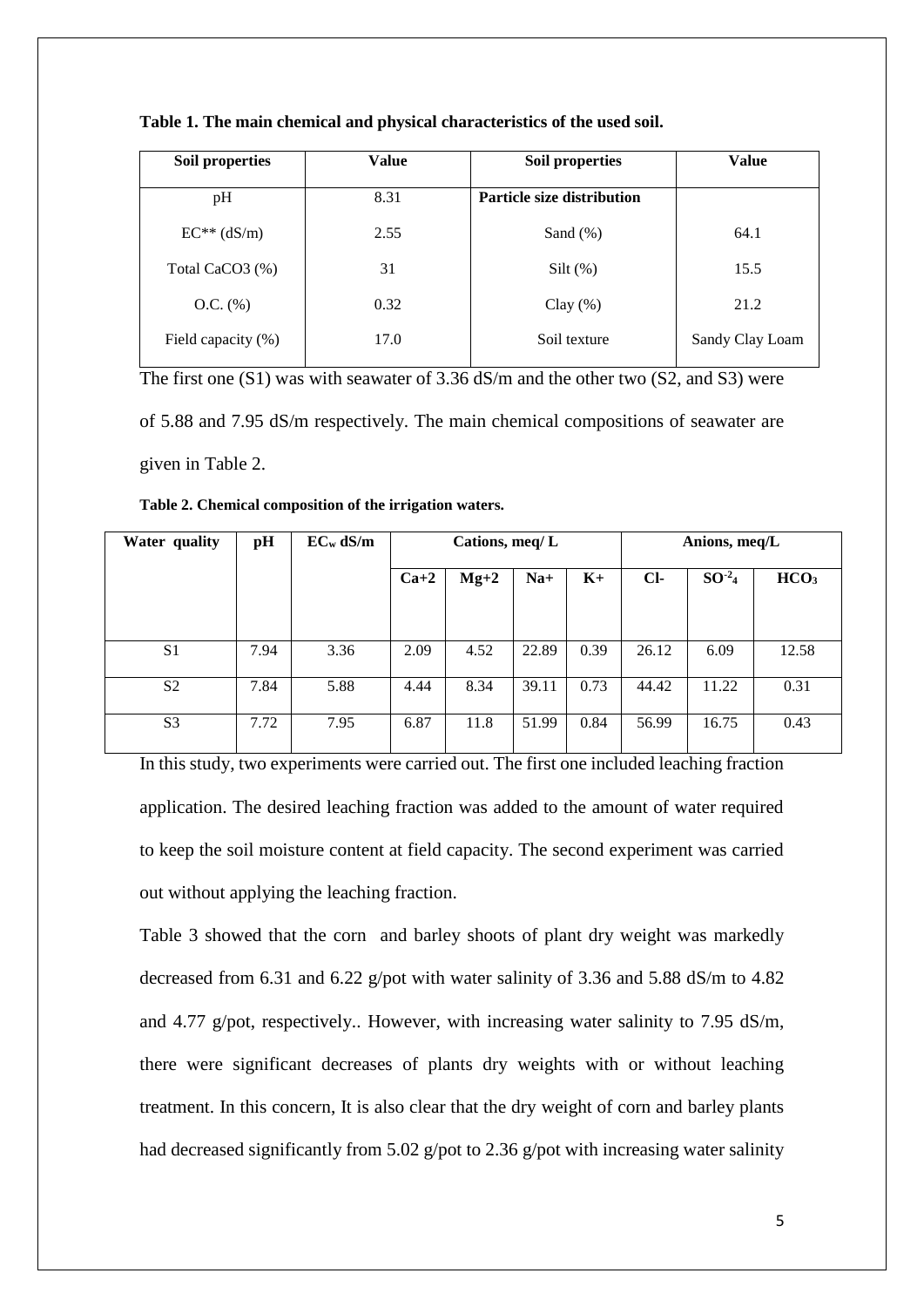from 3.36 to 7.95 dS/m without leaching fraction treatment. These results clearly showed that applying leaching fraction at any salinity level had decreased the harmful effect of salinity of irrigation water especially at water salinity of 3.36 dS/m. It is also clear that the harmful effect of salinity was greater in the treatment of without leaching. This is due to the accumulation of salts in the root zone, which did not occur with using the leaching fraction. [20-22], have also reported similar results.

**Table 3. Effect of irrigation water salinity, Potassium nitrate and proline on the mean dry weight of corn and barley plants grown in soil with or without leaching.**

| <b>Treatment</b>                       | with leaching                | without leaching   | with leaching      | without leaching  |  |  |  |  |  |  |  |
|----------------------------------------|------------------------------|--------------------|--------------------|-------------------|--|--|--|--|--|--|--|
|                                        |                              | Dry weight (g/pot) | Dry weight (g/pot) |                   |  |  |  |  |  |  |  |
|                                        | Corn                         | <b>Barley</b>      |                    |                   |  |  |  |  |  |  |  |
| salinity of irrigation water (S), dS/m |                              |                    |                    |                   |  |  |  |  |  |  |  |
| 3.36                                   | 5.01<br>6.23                 |                    | 6.22               | 5.02              |  |  |  |  |  |  |  |
| 5.88                                   | 4.82                         | 4.01               | 4.77               | 3.95              |  |  |  |  |  |  |  |
| 7.95                                   | 3.02                         | 2.34               | 3.09               | 2.36              |  |  |  |  |  |  |  |
| L.S.D $_{0.05}$                        | 0.21                         | 0.13               | 0.26               | 0.11              |  |  |  |  |  |  |  |
|                                        | Potassium nitrate (K), g/pot |                    |                    |                   |  |  |  |  |  |  |  |
| $\boldsymbol{0}$                       | 5.0                          | 4.12               | 4.99               | $\overline{4.10}$ |  |  |  |  |  |  |  |
| $\overline{4}$                         | 5.13                         | 4.39               | 5.12               | 4.36              |  |  |  |  |  |  |  |
| $\overline{8}$                         | 5.29                         | 4.59               | 5.29               | 4.58              |  |  |  |  |  |  |  |
| $L.S.D$ $0.05$                         | 0.04                         | 0.09               | .003               | .09               |  |  |  |  |  |  |  |
|                                        |                              | Proline (P), mg/L  |                    |                   |  |  |  |  |  |  |  |
|                                        |                              |                    |                    |                   |  |  |  |  |  |  |  |
| $\boldsymbol{0}$                       | 5.10                         | 4.27               | 5.10               | 4.26              |  |  |  |  |  |  |  |
| 100                                    | 5.19                         | 4.39               | 5.16               | 4.35              |  |  |  |  |  |  |  |
| 200                                    | 5.21                         | 4.50               | 5.21               | 4.42              |  |  |  |  |  |  |  |
| $\overline{\text{L.S.D}}$ 0.05         | 0.05                         | .0.03              | 0.04               | 0.03              |  |  |  |  |  |  |  |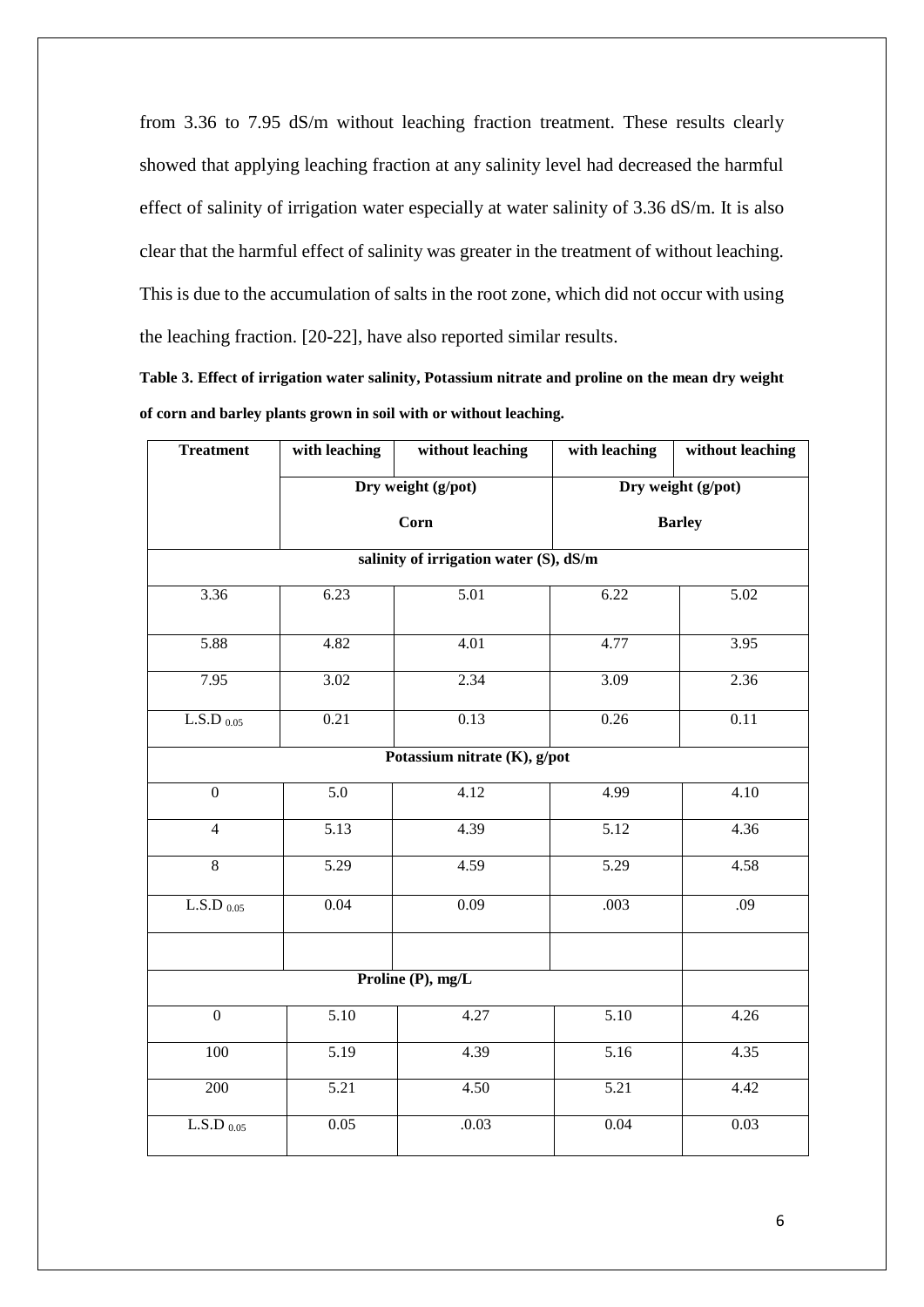Table 3 indicated a significant increase in the dry weight of corn and barley plants, with or without leaching treatment, due to applying potassium nitrate fertilizer up to 8 g /pot. The relative increases in plant dry weights with potassium nitrate application indicate the beneficial effect of applying potassium nitrate fertilizer for decreasing the harmful effect of salinity on plant growth. This is evident for plants grown without leaching treatment than with leaching treatment.

Similar results were found by  $[23]$ , who reported that increasing  $K^+$  application could be useful to overcome the adverse effect of salinity (NaCl) on the growth of wheat plant. It can be stated that the ability of plants to retain  $K^+$  at high  $Na^+$  concentration, of the external solution, may be involved in reducing the damage associated with excessive Na+ concentration in plant tissue. In addition, the presence of N in the form of KNO<sup>3</sup> at this saline condition had improved the growth of corn and barley plants. Table (3) revealed that foliar application of proline increased significantly the dry weight of plant shoots, with or without leaching treatment. This points out that foliar application of proline at (200 mg/L) significantly decreased the harmful effects of salinity with or without leaching treatment.

#### **Chemical Composition of Corn and Barely Plants**

Table 4 showed that sodium concentration in the shoot of corn and barely plants increased significantly from 0.61 and 0.59 % with irrigation of 3.36 dS/m to 1.02 and 0.98% with irrigation of 7.95 dS/m respectively, with or without leaching treatment. On the other hand,  $K^+$ concentration in plant shoot (corn and barely) decreased from 3.21 and 3.1 % to 1.62 and 2.22%, with same treatment respectively. These results are associated with increasing Na/K ratio in plant from 0.12 and 0.15 to 0.53 and 0.54, respectively. Santos et al. (1999) who reported that salinity decreased  $K^+$  content in plants obtained similar results. On the other hand, applying KNO<sup>3</sup> fertilizer significantly decreased Na<sup>+</sup> and significantly increased K<sup>+</sup> concentrations in the shoot of corn and barely plant, with or without leaching treatment. This increase of  $K^+$  content had improved the  $Na - K$  balance in plant tissue, which facilities plant growth as indicated in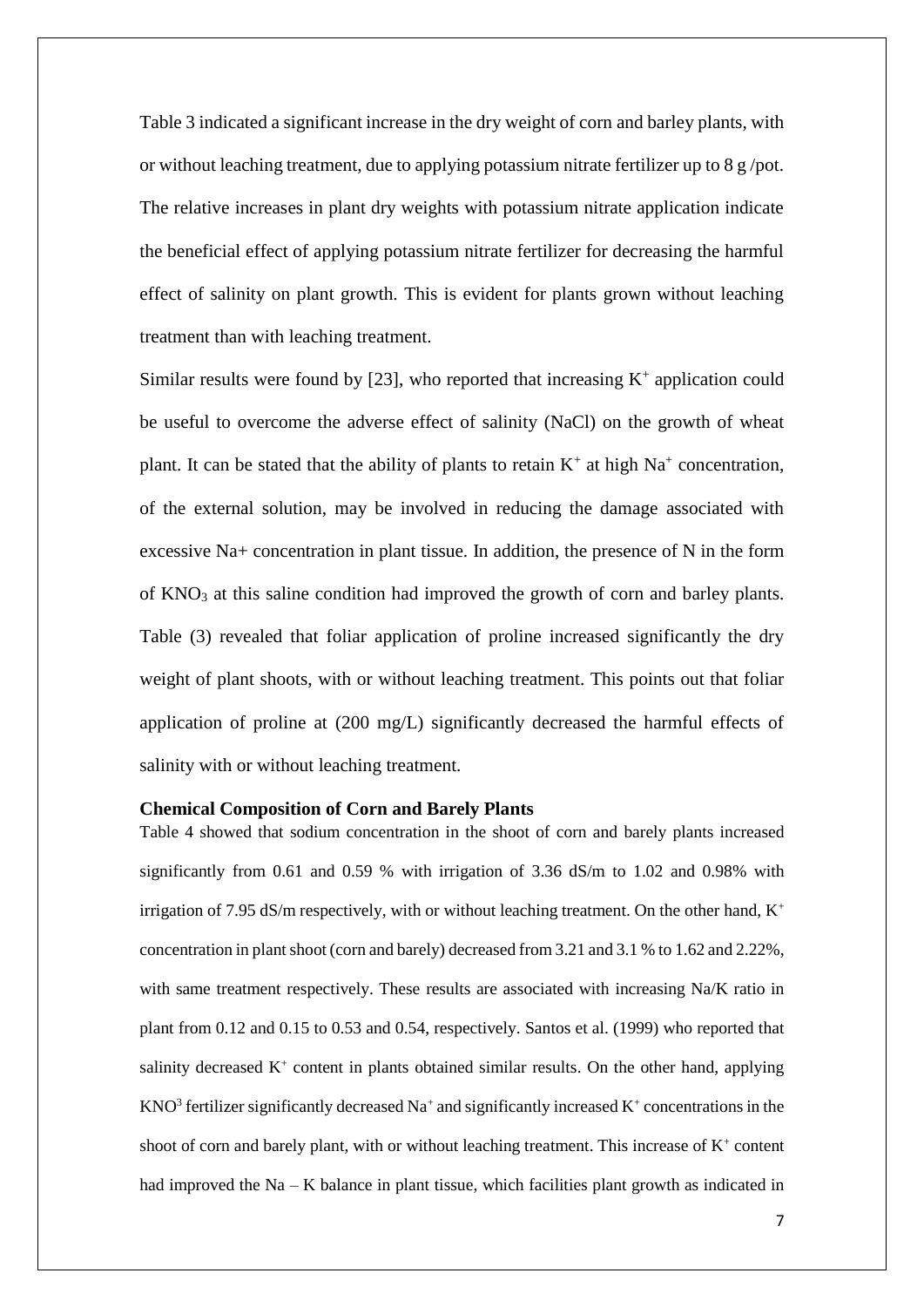Table 3. Foliar application of proline decreased the concentration of  $Na<sup>+</sup>$  in plant shoot. In the same time, K+ contents in shoot were increased. Close results were obtained by [24], with *Raphanus sativus* grown under salinity stress. Irrigation with 7.95 dS/m saline water produced the highest Na/K ratio with or without leaching (0.53, 0.54 and 0.73, 0.76 respectively). Similar results were found by [23], who confirmed that decreasing the value of Na/K ratio may be involved in reducing the damage associated with excessive Na<sup>+</sup> levels in plant. It is clear from Table 4 that the Na/K ratio, with or without leaching, was decreased significantly with increasing  $KNO<sub>3</sub>$  fertilization. This relation was associated with increasing the dry weight of plant shoot. This points out to the beneficial effect of  $K<sup>+</sup>$  to overcome the adverse effects of salinity. The occurrence of high  $K^+$  in plant had involved in reducing the damage caused by high Na<sup>+</sup> concentration. Table 4 also, showed that foliar application of proline decreased the Na/K ratio in plant shoot with or without leaching and this ratio was higher in plant grown without leaching than with leaching treatment.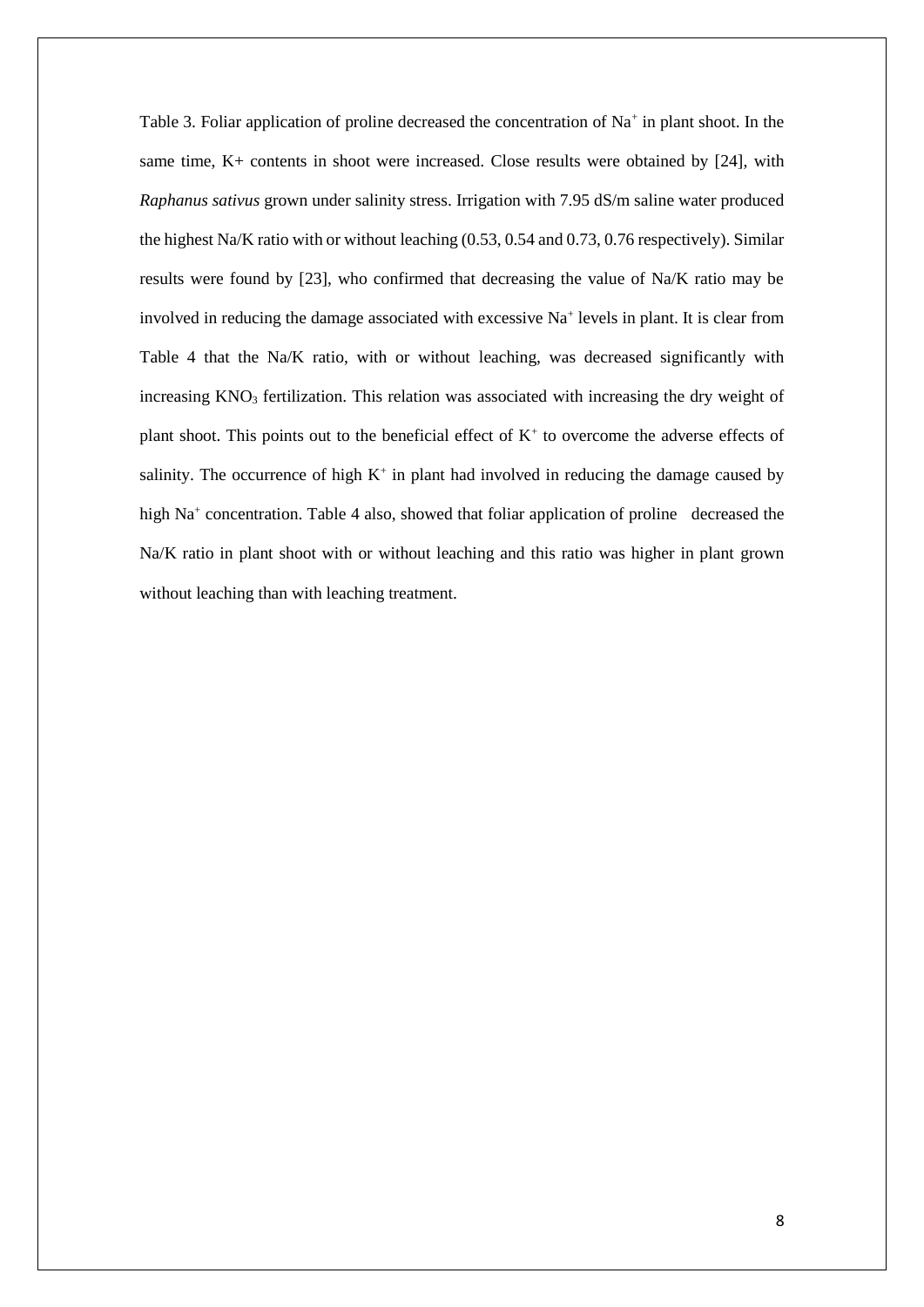| <b>Treatment</b>           |                                        | with leaching |         |       | without leaching |                              | with leaching |      |        | without leaching |      |      |
|----------------------------|----------------------------------------|---------------|---------|-------|------------------|------------------------------|---------------|------|--------|------------------|------|------|
|                            | $Na+$                                  | $K+$          | Na/K    | $Na+$ | $K+$             | Na/K                         | $Na+$         | $K+$ | Na/K   | $Na+$            | $K+$ | Na/K |
|                            |                                        |               | Corn    |       |                  |                              |               |      | Barley |                  |      |      |
|                            | salinity of irrigation water (S), dS/m |               |         |       |                  |                              |               |      |        |                  |      |      |
| 3.36                       | 0.61                                   | 3.21          | 0.12    | 0.80  | 3.04             | 0.25                         | 0.59          | 3.1  | 0.15   | 0.80             | 3.12 | 0.25 |
| 5.88                       | 0.83                                   | 2.19          | 0.35    | 1.04  | 2.09             | 0.49                         | 0.76          | 2.63 | 0.34   | 1.02             | 2.08 | 0.49 |
| 7.95                       | 1.02                                   | 1.62          | 0.53    | 1.29  | 1.69             | 0.75                         | 0.98          | 2.22 | 0.54   | 1.27             | 1.67 | 0.76 |
| $L.S.D$ 0.05               | 0.03                                   | 0.21          | 0.01    | 0.049 | 0.4              | 0.01                         | 0.029         | 0.22 | 0.01   | 0.05             | 0.39 | 0.01 |
|                            |                                        |               |         |       |                  | Potassium nitrate (K), g/pot |               |      |        |                  |      |      |
| $\boldsymbol{0}$           | 0.79                                   | 2.13          | 0.34    | 1.01  | 2.21             | 0.50                         | 0.80          | 2.31 | 0.35   | 1.0              | 2.23 | 0.50 |
| $\overline{4}$             | 0.70                                   | 3.02          | 0.30    | 0.89  | 2.71             | 0.39                         | 0.71          | 2.97 | 0.27   | 0.9              | 2.88 | 0.39 |
| 8                          | 0.61                                   | 3.57          | 0.211.0 | 0.81  | 3.17             | 0.30                         | 0.62          | 3.51 | 0.20   | 0.8              | 3.31 | 0.30 |
| L.S.D $_{0.05}$            | 0.03                                   | 0.14          | 0.01    | 0.04  | 0.39             | 0.01                         | 0.03          | 0.13 | 0.01   | 0.03             | 0.44 | 0.01 |
|                            |                                        |               |         |       |                  | Proline (P), mg/L            |               |      |        |                  |      |      |
| $\boldsymbol{0}$           | 0.74                                   | 2.93          | 0.32    | 0.94  | 2.74             | 0.72                         | 2.89          | 0.31 | 0.94   | 2.72             | 0.42 | 0.41 |
| 100                        | 0.72                                   | 3.01          | 0.30    | 0.91  | 2.77             | 0.69                         | 2.99          | 0.29 | 0.91   | 2.84             | 0.39 | 0.38 |
| 200                        | 0.70                                   | 3.09          | 0.31    | 0.89  | 2.87             | 0.66                         | 3.03          | 0.28 | 0.88   | 2.90             | 0.37 | 0.36 |
| $\text{L.S.D}\xspace$ 0.05 | 0.02                                   | 0.11          | 0.01    | 0.02  | .0.14            | 0.01                         | 0.01          | 0.15 | 0.01   | 0.02             | 0.13 | 0.01 |

**Table 4. Effect of irrigation water salinity and potassium nitrate and proline with or without leaching, on the mean value of Na, K concentrations (%) and Na/K ratio in shoot of corn and barley plants.**

Increasing salinity of irrigation water significantly increased Cl<sup>-</sup> content and decreased NO<sub>3</sub> contents in the shoot of corn and barley plants (Table 5). This decrease in NO<sub>3</sub> content can be attributed to Cl<sup>-</sup> competition with NO<sub>3</sub> for binding sites on the plasma membrane, which suppressed the influx of  $NO<sub>3</sub>$  from the external solution [25]. The ratio of Cl $/NO<sub>3</sub>$  in plant tissue increased with increasing salinity of irrigation water and was higher with leaching than without leaching treatment. This is due to low level of  $NO<sub>3</sub>$  in plant tissue, with leaching treatment as compared without leaching. In the same time, proline contents in shoots significantly increased with increasing irrigation water salinity and were higher in plants grown without leaching than with leaching treatment (Table 5). It is clear that there were positive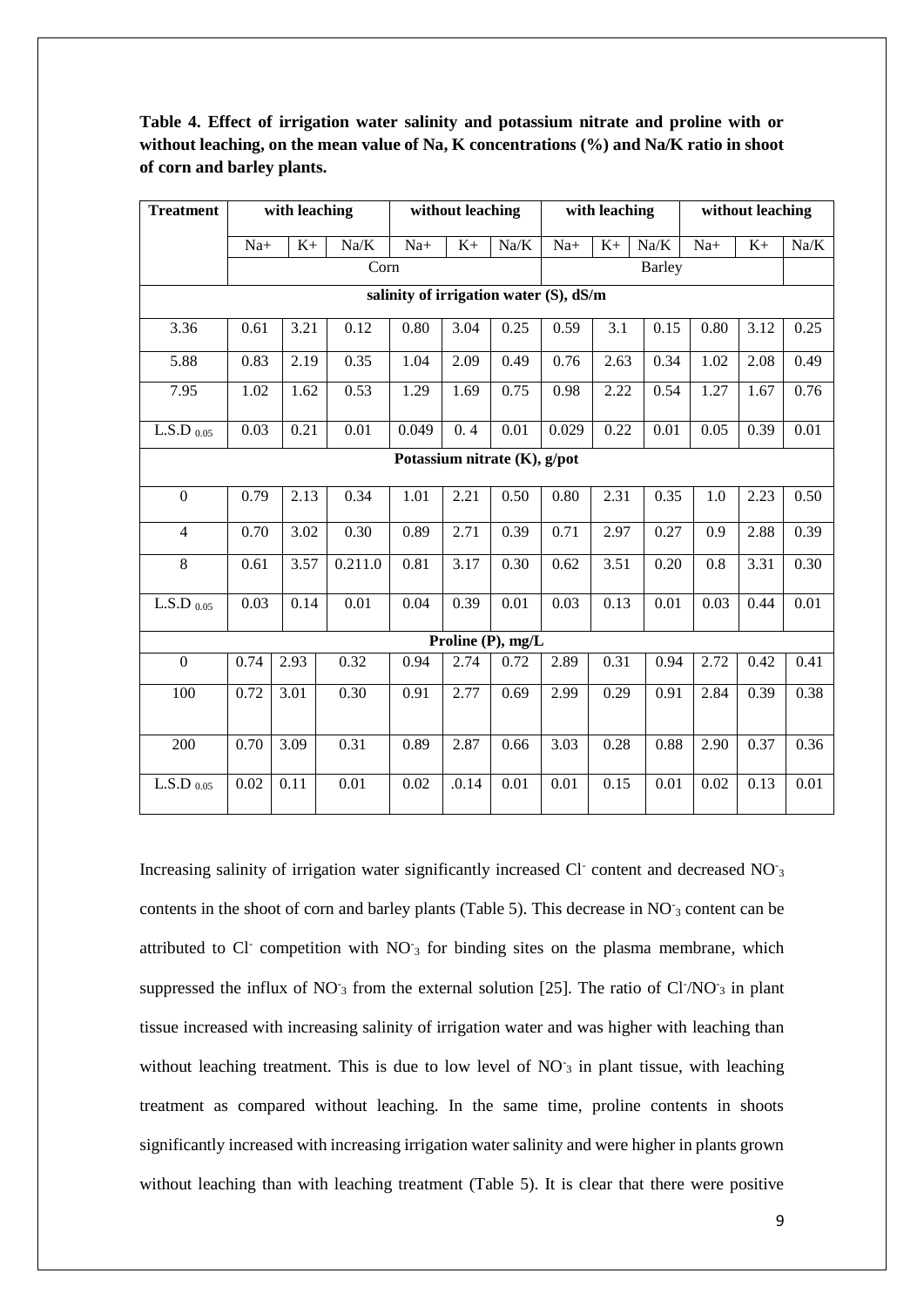relations between proline contents in plant tissue and both Cl<sup>-</sup> contents and Cl<sup>-</sup>/NO<sup>-</sup>3 ratio. It is also clear from Table  $(5)$  that chloride content decreased significantly with increasing  $KNO<sub>3</sub>$ application while NO<sub>3</sub> content increased significantly with or without leaching. Foliar application of corn and barley plants with proline significantly decreased Cl<sup>-</sup> contents and increased NO<sub>3</sub> contents in shoot with or without leaching treatment (Table 5). This could be due to the role of proline in minimizing the adverse effect of salinity which is associated with the decrease of both Na<sup>+</sup> content (Table 4) and Cl<sup>-</sup> content (Table 5) and increase of both  $K^+$ content (Table 4) and  $NO<sub>3</sub>$  content (Table 5) in shoots.

**Table 5. Effect of irrigation water salinity, potassium nitrate and proline on Cl - , NO-<sup>3</sup> contents, Cl/NO<sup>3</sup> ratio and proline contents of corn and barley plants with or without leaching.**

| <b>Treatment</b>           | with leaching |                   |                    |                 | without leaching |                 | with leaching                          |       |                   |                    |                  | without leaching |                   |                    |
|----------------------------|---------------|-------------------|--------------------|-----------------|------------------|-----------------|----------------------------------------|-------|-------------------|--------------------|------------------|------------------|-------------------|--------------------|
|                            | $Cl^{-}$      | NO <sub>3</sub>   | Cl/NO <sub>3</sub> | Proline<br>with | $Cl-$            | NO <sub>3</sub> | Cl/NO <sub>3</sub>                     | $Cl-$ | NO <sub>3</sub>   | Cl/NO <sub>3</sub> | Proline<br>W.out | $\overline{Cl}$  | NO <sub>3</sub>   | Cl/NO <sub>3</sub> |
|                            |               |                   |                    | Corn            |                  |                 |                                        |       |                   |                    | Barley           |                  |                   |                    |
|                            |               |                   |                    |                 |                  |                 | $(mg g^{-1})$                          |       |                   |                    |                  |                  |                   |                    |
|                            |               |                   |                    |                 |                  |                 | salinity of irrigation water (S), dS/m |       |                   |                    |                  |                  |                   |                    |
| 3.36                       | 13.66         | 1.29              | 10.74              | 1.40            | 15.56            | 1.99            | 8.40                                   | 13.55 | 1.32              | 10.48              | 1.94             | 15.31            | 2.00              | 8.20               |
| 5.88                       | 16.45         | 0.91              | 19.81              | 1.81            | 19.11            | 1.64            | 11.74                                  | 16.28 | 0.87              | 19.51              | 2.18             | 18.90            | 1.75              | 11.36              |
| 7.95                       | 19.47         | 0.64              | 39.73              | 1.77            | 22.59            | 1.18            | 19.43                                  | 19.36 | 0.61              | 39.40              | 2.33             | 22.37            | 1.17              | 19.12              |
| $\text{L.S.D}\xspace$ 0.05 | 0.50          | $\overline{0.01}$ | 0.14               | 0.049           | 2.76             | 0.03            | 0.17                                   | 0.50  | $\overline{0.01}$ | $\overline{0.01}$  | 0.03             | 0.52             | $\overline{0.01}$ | 0.16               |
|                            |               |                   |                    |                 |                  |                 | Potassium nitrate (K), g/pot           |       |                   |                    |                  |                  |                   |                    |
| $\overline{0}$             | 14.32         | 0.71              | 28.8               | 1.57            | 16.79            | 1.11            | 15.00                                  | 14.10 | 0.70              | 29.34              | 2.34             | 16.44            | 1.20              | 15.00              |
| $\overline{4}$             | 13.22         | 1.01              | 15.32              | 1.31            | 15.49            | 2.01            | 9.34                                   | 13.32 | $\overline{1.00}$ | 15.51              | 1.96             | 15.32            | 1.99              | 9.39               |
| 8                          | 12.12         | 1.49              | 9.43               | 1.49            | 14.09            | 2.79            | 7.09                                   | 12.00 | 1.48              | 9.54               | 2.01             | 14.00            | 2.00              | 7.15               |
| $L.S.D$ 0.05               | 0.14          | 0.01              | 0.07               |                 | 1.49             | 0.04            | 0.09                                   | 0.12  | $\overline{0.01}$ | 0.07               | 0.03             | 1.44             | 0.44              | 0.09               |
|                            |               |                   |                    |                 |                  |                 | Proline (P), mg/L                      |       |                   |                    |                  |                  |                   |                    |
| $\overline{0}$             | 13.56         | 1.00              | 20.76              | 0.92            | 16.00            | 1.89            | 11.31                                  | 15.99 | 1.86              | 10.99              | 1.41             | 15.77            | 1.79              | 11.00              |
| $100\,$                    | 13.32         | 1.10              | 18.10              | 1.54            | 15.51            | 2.02            | 10.49                                  | 15.44 | 1.87              | 10.23              | 2.20             | 15.53            | 1.99              | 10.44              |
| 200                        | 13.02         | 1.09              | 16.22              | 1.87            | 15.16            | 2.10            | 9.68                                   | 15.14 | 2.09              | 9.55               | 2.48             | 15.21            | 2.03              | 9.55               |
| $L.S.D$ 0.05               | 0.03          | 0.01              | 0.03               | 0.01            | 0.70             | 0.03            | 0.08                                   | 0.69  | 0.03              | 0.077              | 0.03             | 0.70             | 0.03              | 0.088              |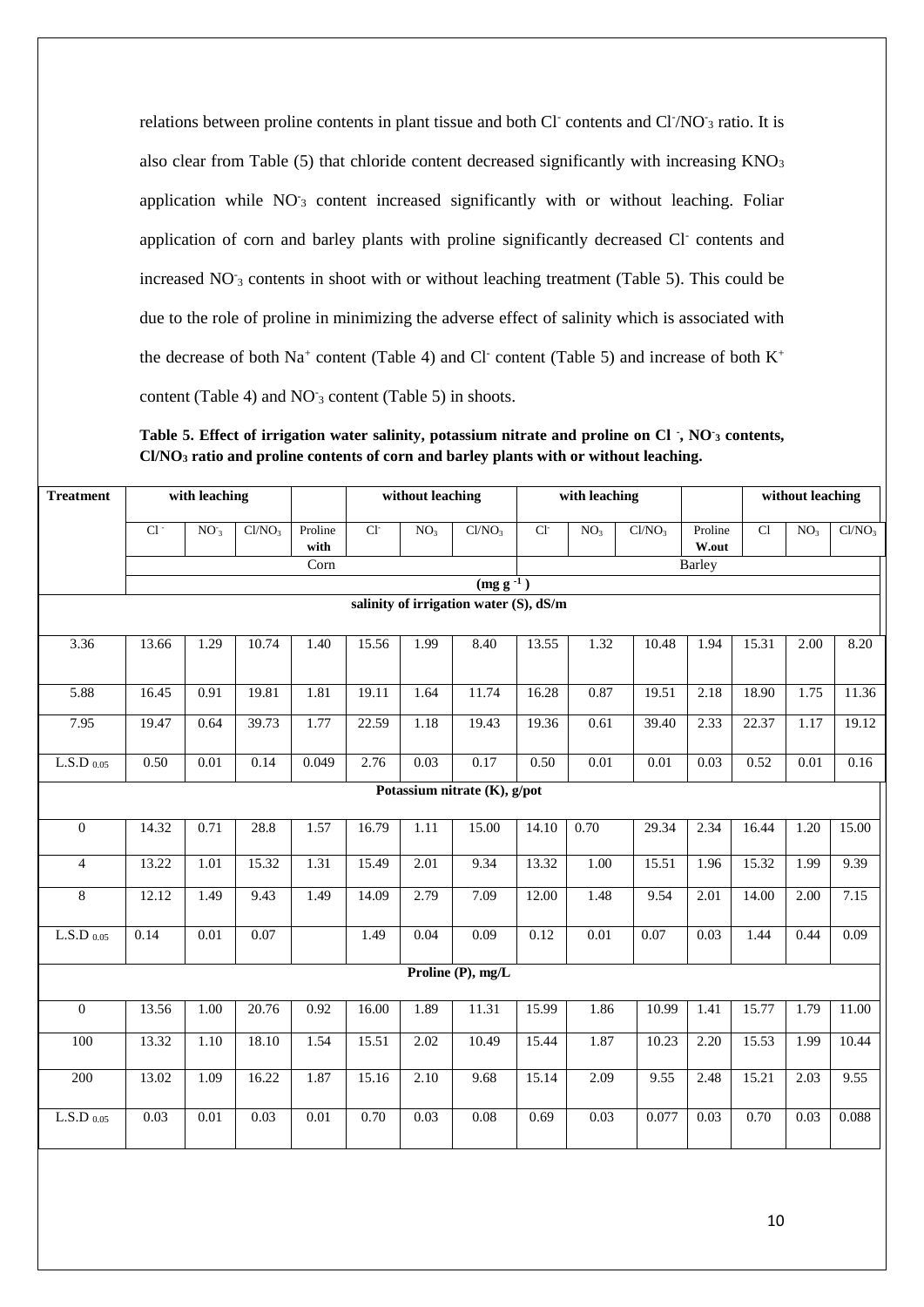This effect was more pronounced with leaching than without leaching treatment. On the other hand, proline foliar application increased significantly NO<sub>3</sub> contents in shoots and consequently decreased Cl<sup>-</sup>/NO<sub>3</sub> ratio in both corn and barley. Table (5) showed that proline content in plant significantly increased with increasing salinity of irrigation water and significantly decreased with increasing potassium nitrate, with or without leaching (Table 5). It is obvious that proline plays an adaptive role in the tolerance of plant cells to salinity by increasing the concentration of osmotic active components in order to equalize the osmotic potential of the cytoplasm. [26] ,also found that proline accumulation in the leaves of plants grown on salt affected soil was 8 times higher than in the control.

Increasing levels of application foliar with proline significantly increased proline contents in the shoot of corn and barley plants. It can be pointed out that exogenous proline application might counteract the negative effects of high salinity on carbohydrate and nitrogen metabolism, which consequently could promote the whole plant growth.

#### **Salinity Soil**

Table 6 showed that the salinity of soil increased significantly with increasing salinity of irrigation water, with or without leaching. This is due to the accumulation of salts in the soil from water of irrigation. [27] obtained similar results, [28] , who found significant increases in soil EC when soil were irrigated with highly saline water. In addition, EC values in soil were increased significantly with increasing application of  $_{KNO3}$  fertilizer, with or without leaching (Table 6). Table 6 showed significant interaction effects between irrigation water salinity and potassium nitrate on the EC of soil, with or without leaching. It is clear, that the leaching fraction was effective in reducing the accumulation of salts in soil.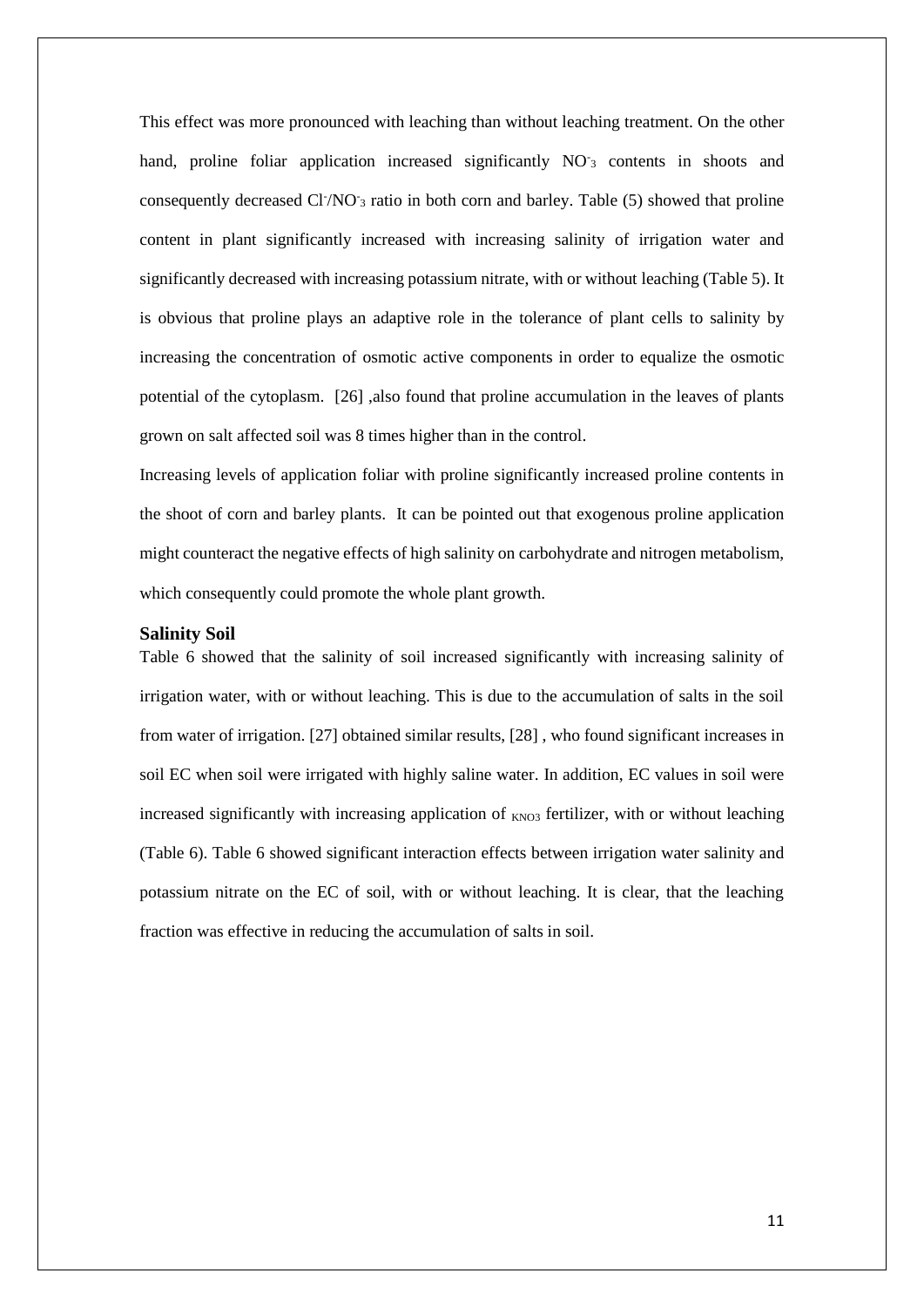| <b>Treatment</b>           | with leaching | without leaching                       | with leaching<br>without leaching |      |  |  |  |
|----------------------------|---------------|----------------------------------------|-----------------------------------|------|--|--|--|
|                            |               | Corn                                   | <b>Barley</b>                     |      |  |  |  |
|                            |               | Salinity of irrigation water (S), dS/m |                                   |      |  |  |  |
| 3.36                       | 1.26          | 1.78                                   | 1.24                              | 1.79 |  |  |  |
| 5.88                       | 4.39          | 5.21                                   | 4.41                              | 5.29 |  |  |  |
| 7.95                       | 6.19          | 8.52                                   | 6.24                              | 8.63 |  |  |  |
| $\text{L.S.D}\xspace$ 0.05 | 0.42          | 0.42                                   | 0.45                              | 0.45 |  |  |  |
|                            |               | Potassium nitrate (K), g/pot           |                                   |      |  |  |  |
| $\boldsymbol{0}$           | 2.09          | 2.48                                   | 2.12                              | 2.00 |  |  |  |
| 4                          | 3.29          | 3.22<br>4.10                           |                                   | 3.11 |  |  |  |
| $\overline{8}$             | 4.47          | 5.89                                   | 4.54                              | 4.48 |  |  |  |
| L.S.D $_{0.05}$            | 0.26          | 0.29                                   | 0.26                              | 0.29 |  |  |  |
|                            |               | Proline (P), mg/L                      |                                   |      |  |  |  |
| $\boldsymbol{0}$           | 3.29          | 4.25                                   | 3.30                              | 4.26 |  |  |  |
| 100                        | 3.15          | 4.22                                   | 3.26                              | 4.21 |  |  |  |
| 200                        | 3.04          | 4.20                                   | 3.21                              | 4.19 |  |  |  |
| $\text{L.S.D}\xspace$ 0.05 | 0.18          |                                        | 0.18                              | 0.22 |  |  |  |

**Table (6). Effect of irrigation water salinity, potassium nitrate and proline with or without leaching, on the \*EC (dS/m) of soil collected after harvesting of corn and barley plants.**

### **Conclusion**

The present study confirms the potential of foliar application with proline, soil application with potassium nitrate and leaching fraction treatment for improving the growth of corn and barley under irrigation with saline water, especially at water salinity of 3.36 dS/m, which is less than the marginal value (3.6 dS/m) for corn and barley production. In addition, potassium nitrate fertilizer as a source for K and N had more adverse effects, due to salinity, on both plant and soil.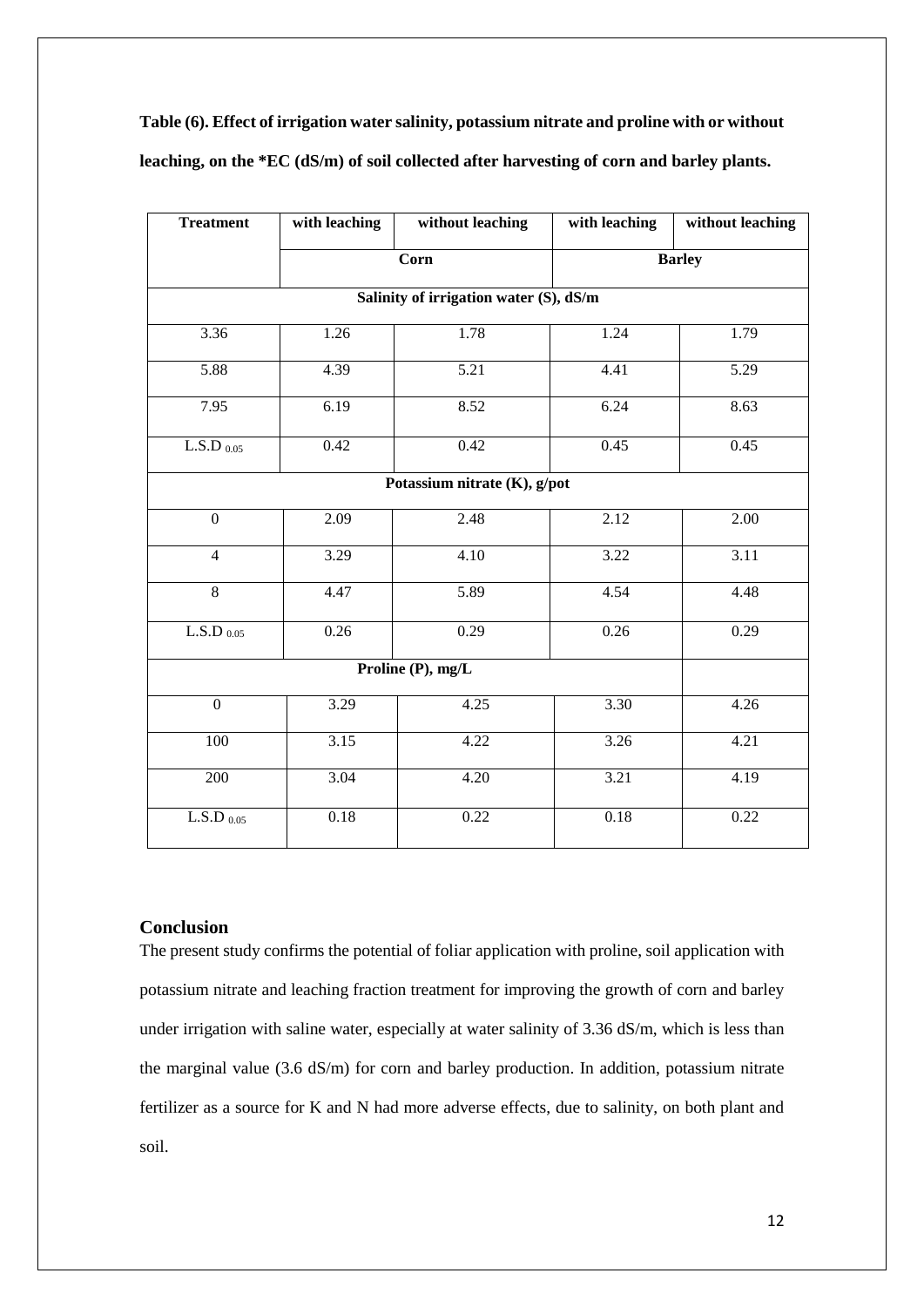#### **Acknowledgement**

Researcher wants to give thanks to **American Institute for Yemeni Studies (AIYS)** to support scientific research and to support full of this research and thanks to the Faculty of Science Department of Chemistry, University of Sanaa to facilitate work in the labs.

## **References:**

[1]Benzyl, M.L. and M. Reuveni (1994). Cellular mechanisms of salt tolerance in plant cells. Hort. Rev., 16: 33-69.

[2] Lingle, S.E., Wiedenfeld, R.P. and Irvine, J.E. (2000). Sugarcane response to saline irrigation water. J. Plant Nutrit.  $23(4)$ ,  $469 - 486$ .

[3]Bray, E.A., Bailey-Serres and E. Weretilnyk, 2000. Responses to abiotic stress. In: Buchanan B , Gruissem W and Jones R (eds.), *Biochemistry and Molecular Biology of Plants*. *American Society of Plant Physiology* , Rockville, pp: 1158-1203.

[4] Qadir, M.; Noble, A.D.; Schubert, S.; Thomas, R.J.; Arslan, A. Sodicity-induced land degradation and its sustainable management: Problems and prospects. Land Degrad. Dev. 2006, 17, 661–676

[5] Rengasamy, P.World salinization with emphasis on Australia. J. Exp. Bot. 2006, 57, 1017–1023.

[6] Aquastat. FAO's Information System on Water and Agriculture; Food and Agriculture Organization (FAO) of the United Nation: Roma, Italy; Available online: http://www.fao.org/nr/water/aquastat (accessed on 1 June 2016).

[7] Ghassemi, F.; Jakeman, A.J.; Nix, H.A. Salinisation of Land and Water Resources: Human Causes, Extent, Management and Case Studies; CAB International: Wallingford, UK, 1995.

[8] Wichelns, D.; Qadir, M. Achieving sustainable irrigation requires e\_ective management of salts, soil salinity, and shallow groundwater. Agric. Water Manag. 2014, 157, 31–38.

[9] Haider, Z.M, Hossain, Z.M 2013. Impact of salinity on livelihood strategies of farmers.

J. Soil Sci. Plant Nutr. 13, 417-431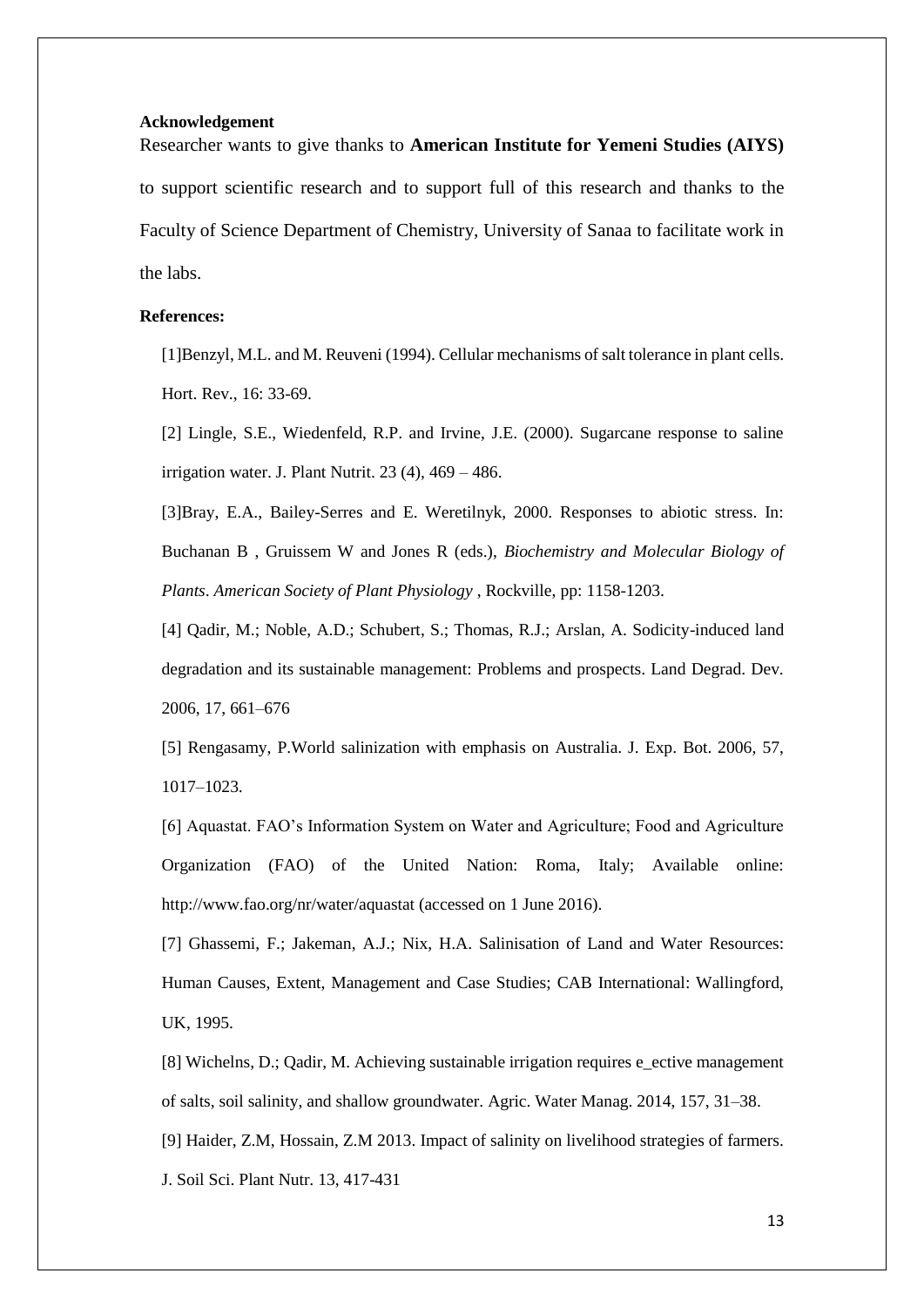[10] Gupta, A.S., G.A. Borkowitz and P.A. Pier (1989). Maintenance of photosynthesis at low leaf water potential in wheat role of potassium status and irrigation history. Plant Physiol., 89: 1358- 1365.

[11] Berteli, F.; E. Corrales; C. Guerrero; M. Ariza; F.Pilego and V.Valpuesta (1995). Salt stress increases ferrodoxin-dependent glutamate synthase activity and protein level in the leaves of tomato. Physiologia Plantarum, Copenhagen, 93: 259-264.

[12] Solomon, A.; S. Beer; G. Waisel; P. Jones and L.G. Paleg (1994). Effects of NaCl on the carboxylating activity of Rubisco from *Tamarix jordanis* in the presence and absence of proline-related compatible solutes. Physiol. Plantarum, 90: 198-204.

[13] Liu, J. and J.K. Zhu (1997). Proline accumulation and salt-stress-induced gene expression in a salt hypersensitive mutant of Arabidopsis. Plant Physiol., 114: 591-596.

[14] Chaffey, B. ed, 1992. Principles of sustainable Agriculture – Dry land Salinity Department of Agriculture, Victoria.

[15] Saied, M.M., M.S. El-Yamani, M.A. Ghazy and A.A. Amer, 1996. Influence of different irrigation regimes on barley yield and irrigation efficiencies in salt affected soil. J. Agric. Su. Mansoura Univ., 21: 2727.

[16] Chapman, H.D. and Pratt, P.F. (1978). Methods of Analysis for Soils, Plants and Waters. Univ. of California. Div. Agric. Sci..Environment Research Foundation, Alexandria, Virginia.

[17] Cataldo, D.A.; M. Haroon; L. E. Schrader and V. L. Youngs (1975). Rapid colorimetric determination of nitrate and nitrite in plant tissue by nitration of salicylic acid. Commun. Soil Sci. Plant Anal., 6: 71-80.

[18] Bates, L.; R. Waldren and I. Teare (1973). Rapid determination of free proline for water stress studies. Plant and Soil, 39: 205-207.

[19] Black, C. A. (ed) (1965) . Methods of Soils Analysis. Parts 1 and 2. Am. Soc. Agron. Madison, Wisconson USA.

[20] Gendy, A.A. and A.A. Hammad (1993). The response of soybean to different levels of salinity. Zagazig J. Agric. Res., 20 (6): 1751-1768.